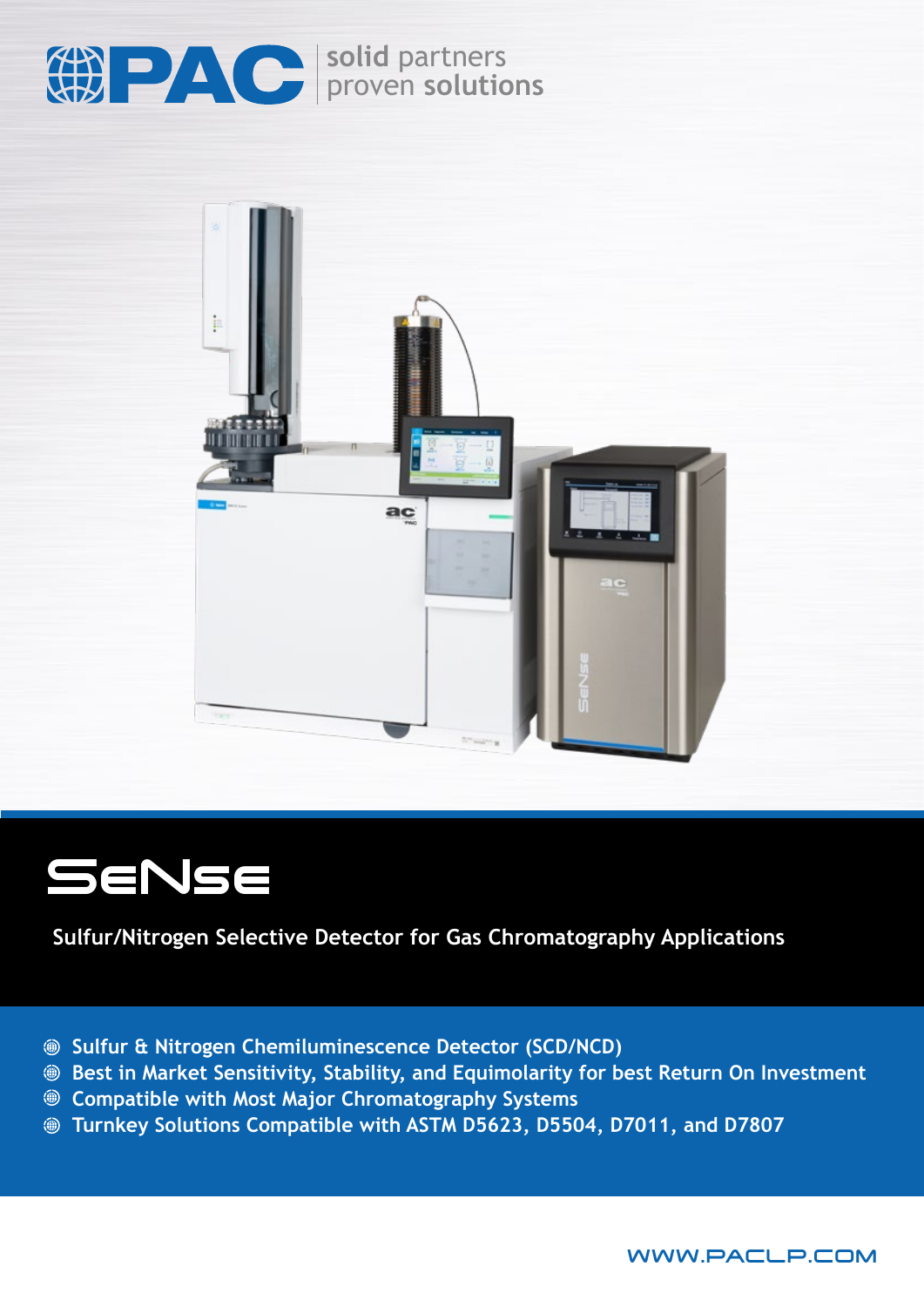## AC SeNse

## SULFUR/NITROGEN CHEMILUMINESCENCE DETECTOR FOR GC APPLICATIONS

In many cases reporting total Sulfur concentration is not sufficient, and determining and accurately quantifying individual Sulfur & Nitrogen species is required.

Gas Chromatographs equipped with specific Chemiluminescence detectors offers the possibility of characterizing these species resulting in a more detailed chemical composition characterization. As a gas chromatographic detector, the PAC SeNse Chemiluminescence Detector is the most advanced GC Detector available for the specific determination of sulfur and nitrogen containing compounds.

SeNse provides best sensitivity, best baseline stability and best equimolarity, and will flexibly fit most chromatographic solutions.



## **EASE OF USE**

- Easy to use on-screen User Interface
- Independent of Chromatography Data System & instrument
- Automated vacuum leak check
- Use of synthetic air improves stability and reduces oxygen related risks! (Sulfur mode only)
- Universal mounting on any leading GC brand(s)

## **BEST IN MARKET PERFORMANCE FOR HIGH ROI**

- Best in market stability, sensitivity, and equimolarity
- Constant pressure point in detector base ensures baseline stability
- Enhanced furnace temperature control improves temperature accuracy and reduces downtime
- New patented probe design improves catalyst capacity and stability of baseline

# **FULL COMPLIANC**

- Complies to all SCD standardized methods:
	- ASTM D5504
	- ASTM D5623
	- ASTM D7011
	- ASTM D7807
	- UOP 791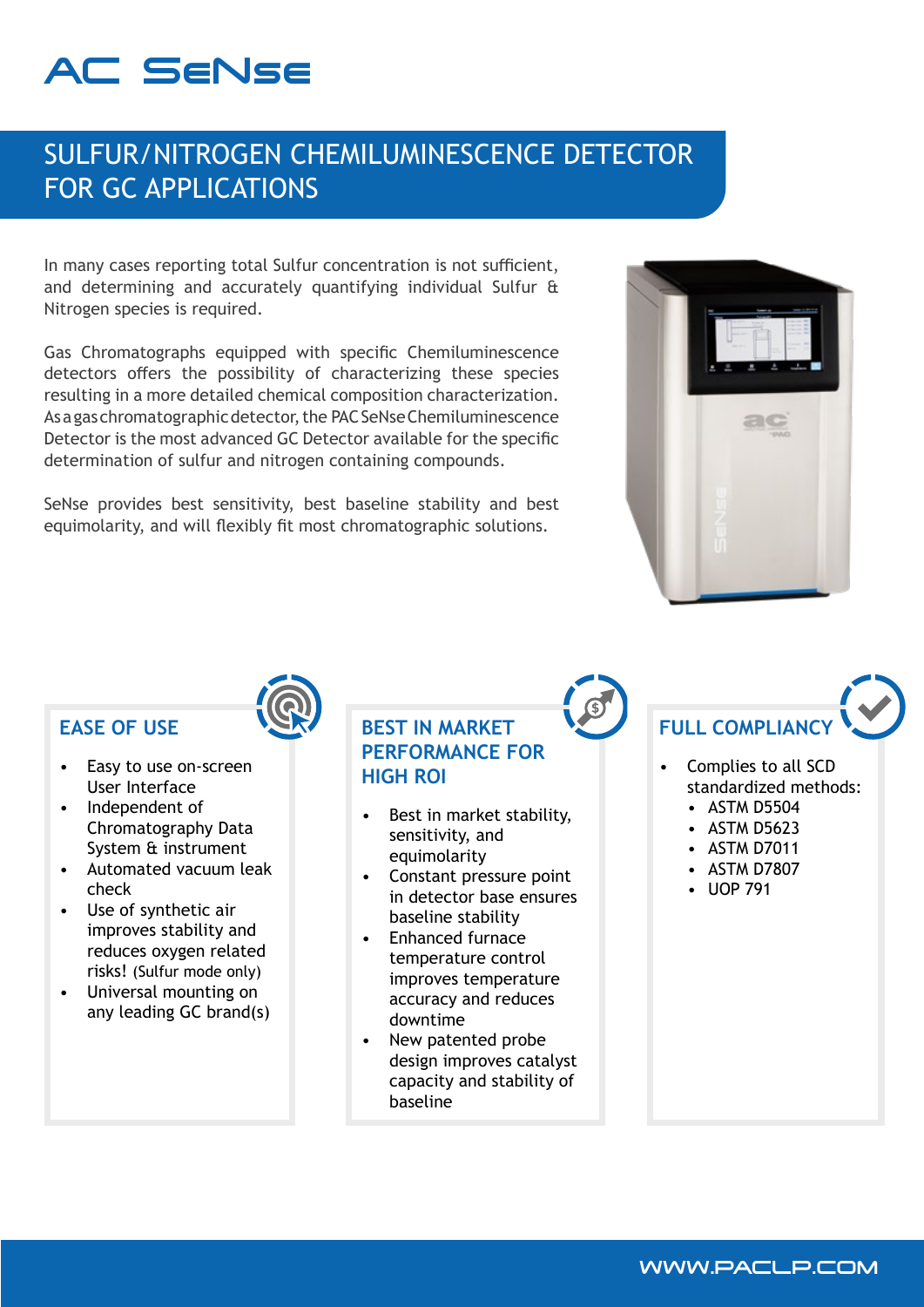## ANALYSIS & PERFORMANCE

With Sulfur/Nitrogen species known for their detrimental effects on catalysts in refining processes even at the lowest levels, the need for a constant monitoring of these species throughout the complete process is quite evident. This task mandates solutions that are not only fast and sensitive, but above all very robust in time, so they can just do what they were designed for: produce the correct value.

SeNse Chemiluminescence detector for gas chromatography provides all these arguments. With a Sensitivity of 0.3 pgS/sec (when using Air as oxydizer), true equimolarity, 4 decades of linearity, 5.0E+7 in selectivity, combined with an unrivaled stability over time, SeNse clearly is the market leading technology for sulfur/nitrogen detection.

SeNse's new ceramics, its Constant Detector Base pressure system, redesigned electronics and furnace the system has already proven to be extremely stable, providing more reliable data over time. SeNse uses air instead of oxygen! Air is clearly more economical, but also more readily available, and definitely safer in the lab.



*Figure 1: Linearity overlay of 30 ppb to 100 ppm tert-Butyl Disulfide*



### **SYSTEM CALIBRATION & QUALITY CONTROL**

PAC AC Analytical Controls provides Calibration mixtures, Calibration gases and QC samples that fit most QC programs. Specific Detector Test Sample, Application Calibration Mixtures and QC reference Samples are typical parts of such program.

For SeNse SCD, a Detector Test Sample is provided that allows checking Sensitivity, Stability, Linearity and Equimolarity, all using the same sample. Specific calibration and QC mixtures are available for gasolines (D5623), and CNS SIMDIS (D7807). Calibration gas can be provided for D5504, as a standard gas, or a gas where composition can be changed to match the application needs.

Sense can also be equipped with a Permeation Tube Option. This option, integrated into the GC, provides a calibrated flow of component into the gas stream at given temprature. Up to 3 tubes can be mounted, but given the excellent equimolarity of the detector, one would already be sufficient to enable building a multipoint calibration curve.

| Conc.<br>ppm WT S | Average<br>Area | <b>Response</b><br><b>Factor</b> |
|-------------------|-----------------|----------------------------------|
| 0.03              | 1.4             | 2.14E-02                         |
| 0.102             | 4.7             | 2.15E-02                         |
| 0.302             | 14.0            | 2.16E-02                         |
| 1.019             | 46.3            | 2.20E-02                         |
| 3.059             | 134.8           | 2.27F-02                         |
| 10.158            | 459.6           | 2.21E-02                         |
| 30.147            | 1351.0          | 2.23E-02                         |
| 101.402           | 4650.3          | 2.18E-02                         |
|                   | Average         | 2.19E-02                         |
|                   | st.dev          | 4.24E-04                         |
|                   | RSD             | 2%                               |

*Table 1: Response factor values of tert-butyl disulfide over three order of magnitude*

*Figure 2: Linearity of 30 ppb to 300 ppm Thiophene*